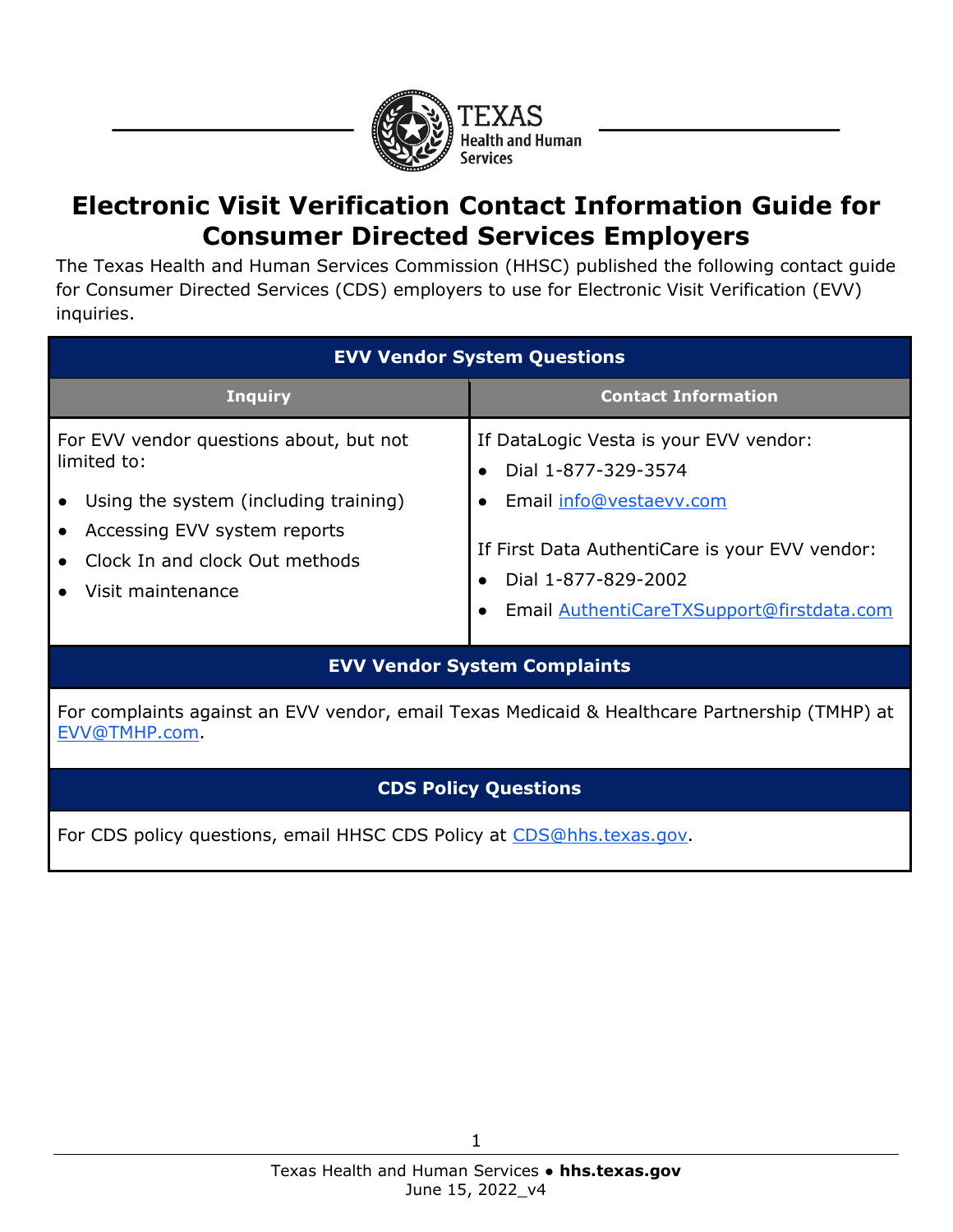| <b>Financial Management Services Agencies (FMSAs)</b>                                                                                                                                                                              |                                                                                                                                                                                                                                                   |  |  |
|------------------------------------------------------------------------------------------------------------------------------------------------------------------------------------------------------------------------------------|---------------------------------------------------------------------------------------------------------------------------------------------------------------------------------------------------------------------------------------------------|--|--|
| Contact the FMSA to discuss:<br>Payroll<br>$\bullet$<br>Form 1722, Employer's Selection for Electronic Visit Verification Responsibilities<br>$\bullet$<br>Approving time worked<br>Which EVV system to use<br>EVV policy training |                                                                                                                                                                                                                                                   |  |  |
| <b>Complaints About an FMSA</b>                                                                                                                                                                                                    |                                                                                                                                                                                                                                                   |  |  |
| To submit a complaint about an FMSA that is<br>related to EVV, email HHSC EVV Operations at<br>EVV@hhs.texas.gov.                                                                                                                  | To submit a complaint about an FMSA that is not<br>related to EVV, email<br>CAPM Referrals@hhsc.state.tx.us                                                                                                                                       |  |  |
| <b>EVV Questions</b>                                                                                                                                                                                                               |                                                                                                                                                                                                                                                   |  |  |
| <b>Inquiry</b>                                                                                                                                                                                                                     | <b>Contact Information</b>                                                                                                                                                                                                                        |  |  |
| For EVV questions about, but not limited to:<br>EVV requirements<br>Programs and services required to use EVV<br><b>Reason Codes</b><br>$\bullet$<br>Training requirements<br>Visit Maintenance Unlock Requests                    | If services are provided by HHSC, email<br>$\bullet$<br>HHSC EVV Operations at EVV@hhs.texas.gov.<br>If services are provided by a managed care<br>$\bullet$<br>organization (MCO), contact the MCO by<br>using the information on the next page. |  |  |
| <b>EVV CDS Webpage</b>                                                                                                                                                                                                             |                                                                                                                                                                                                                                                   |  |  |
|                                                                                                                                                                                                                                    | Visit the EVV CDS webpage for more resources and information.                                                                                                                                                                                     |  |  |